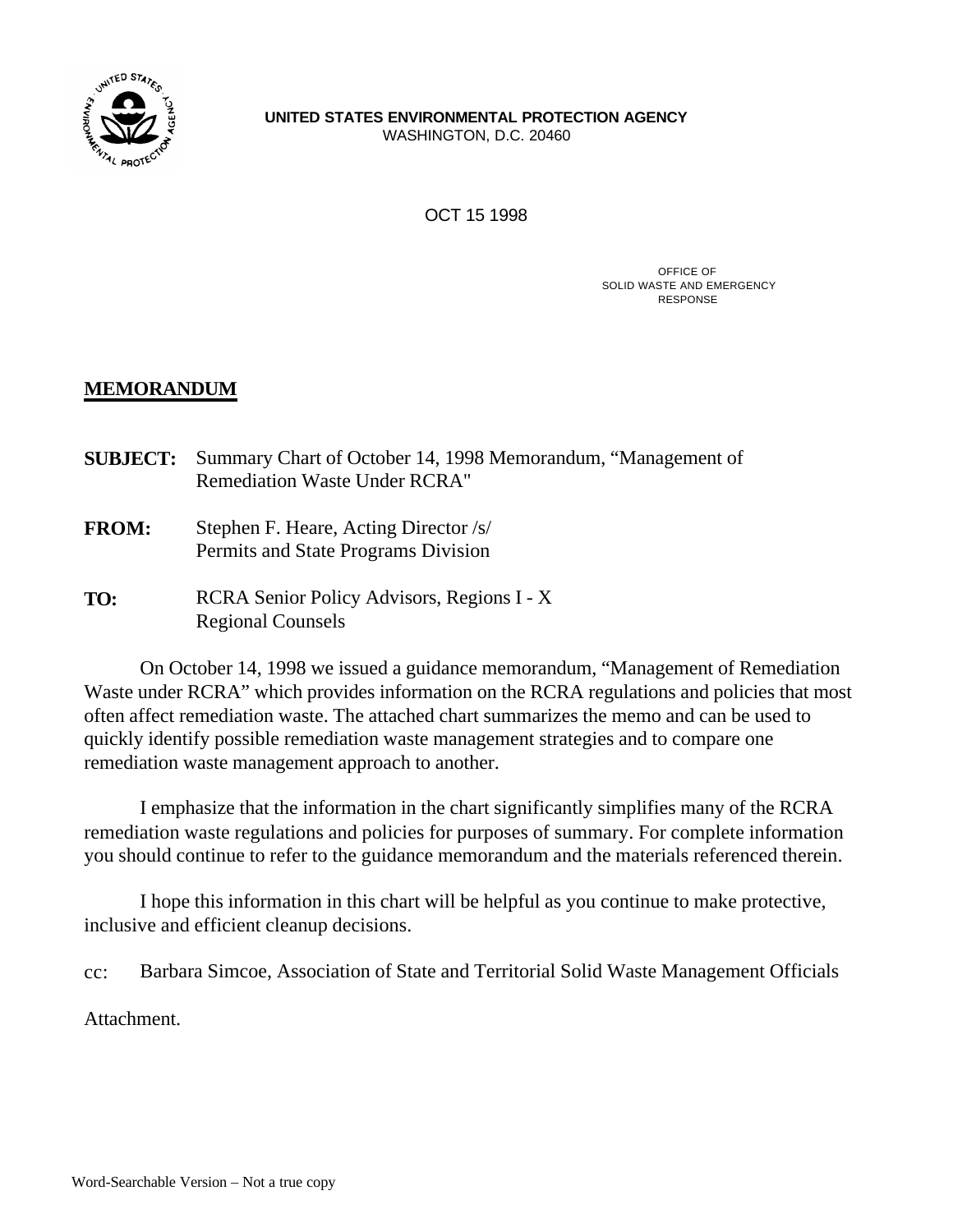## **Summary of Regulations and Policies That Often Affect Management of Remediation Waste Under RCRA – October 1998**

| <b>Regulation / Policy</b>                                                                                                                                                                                                                                                                                                                                                                      | On-site /<br>Off-site    | <b>Wastes</b><br>Covered | <b>More Information</b>                                                                                                                                                                                                                                                              |
|-------------------------------------------------------------------------------------------------------------------------------------------------------------------------------------------------------------------------------------------------------------------------------------------------------------------------------------------------------------------------------------------------|--------------------------|--------------------------|--------------------------------------------------------------------------------------------------------------------------------------------------------------------------------------------------------------------------------------------------------------------------------------|
| <b>Area of Contamination</b> – Allows wastes to be consolidated and treated in situ<br>within an AOC without triggering land disposal restrictions or minimum<br>technology requirements. For AOC, contamination must be contiguous but does<br>not have to be homogeneous.                                                                                                                     | On-site, in<br>situ only | All RW                   | 53 FR 51444 for detailed discussion in proposed NCP preamble; 55<br>FR 8758-8760, March 8, 1990 for final NCP preamble discussion. See<br>also, most recent EPA guidance, March 13, 1996 EPA memo, "Use of<br>the Area of Contamination Concept During RCRA Cleanups."               |
| CAMU - Corrective Action Management Units are a type of RCRA unit<br>specifically for RW. RW may be placed into CAMUs and treated in CAMUs<br>without triggering LDRs or MTRs. Prior state or EPA approval and specification<br>of unit standards required.                                                                                                                                     | On-site<br>only          | All RW                   | 40 CFR 264.552, promulgated February 16, 1993 (58 FR 8658). The<br>differences between CAMUs and AOCs are discussed in more detail<br>in the March 13, 1996 EPA guidance memo, "Use of the Area of<br><b>Contamination Concept During RCRA Cleanups."</b>                            |
| TU - Corrective Action Temporary Units are a type of RCRA unit specifically for<br>RW. TUs may meet modified design, operating and closure standards instead of<br>the RCRA standards that usually apply to tanks and containers. Prior state or EPA<br>approval and specification of unit standards required. Operation limited to one year<br>with opportunity for one one-year extension.    | On-site<br>only          | All RW                   | 40 CFR 264.553, promulgated February 16, 1993 (58 FR 8658).                                                                                                                                                                                                                          |
| Determination of whether contamination caused by listed hazardous waste-<br>If, after a good faith effort to find information, information about the source of a<br>waste or contamination is unavailable or inconclusive, one may assume waste is<br>not, or the contamination was not caused by, listed RCRA hazardous waste.                                                                 | Both                     | All RW                   | 53 FR 51444, December 21, 1988 for proposed NCP preamble<br>discussion; 55 FR 8758, March 13, 1990 for final NCP preamble<br>discussion.                                                                                                                                             |
| Site-specific LDR treatment variances - EPA and authorized states may<br>establish a site-specific LDR treatment standard on a case-by-case basis when a<br>nationally applicable treatment standard is unachieveable or inappropriate. Public<br>notice and a reasonable opportunity for public comment must be provided before<br>granting or denying a site-specific LDR treatment variance. | Both                     | All RW                   | 40 CFR 268.44(h), promulgated August 17, 1988 (53 FR 31199) and<br>clarified December 5, 1997 (62 FR 64504). Most recent EPA<br>guidance, January 8, 1997 memo "Use of Site-Specific Land Disposal<br>Restriction Treatability Variances Under 40 CFR 268.44(h) During<br>Cleanups." |
| Treatability study exemption - Certain quantities of hazardous waste are<br>exempted from many RCRA requirements during treatability studies.                                                                                                                                                                                                                                                   | On-site<br>only          | All RW                   | 40 CFR 261.4(e) and (f), associated preamble discussions at 52 FR<br>27290 (July 19, 1988) and 59 FR 8362 (February 18, 1994).                                                                                                                                                       |

The descriptions of regulations and policies in this chart have been significantly simplified for purpose of summary. All of the regulations and policies summarized have additional complexities and may be subject to additional limitations. For complete information, please refer to the referenced materials and to the U.S. EPA guidance memorandum, "Management of Remediation Waste Under RCRA," October 14, 1998.

Attachment to October 15, 1998 memorandum "Summary Chart of October 14, 1998 Memorandum 'Management of Remediation Waste Under RCRA,'" from Stephen F. Heare, Acting Director Permits and State Programs division, U.S. EPA Office of Solid Waste and Emergency Response.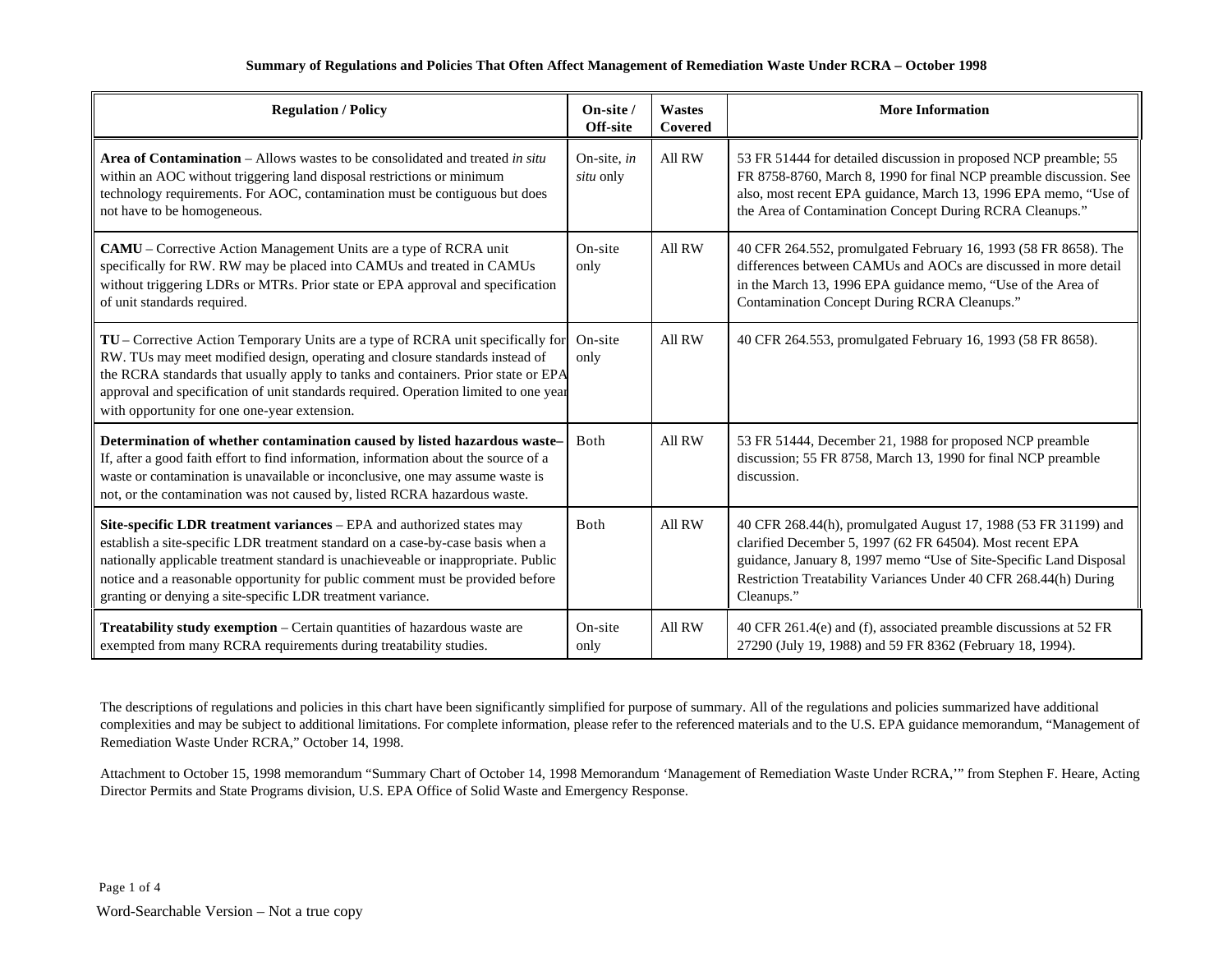## **Summary of Regulations and Policies That Often Affect Management of Remediation Waste Under RCRA – October 1998**

| <b>Regulation / Policy</b>                                                                                                                                                                                                                                                                                                                                                                                                                                                                             | On-site /<br>Off-site | Wastes<br>Covered | <b>More Information</b>                                                                                                                                                                                                                                                                                                                        |
|--------------------------------------------------------------------------------------------------------------------------------------------------------------------------------------------------------------------------------------------------------------------------------------------------------------------------------------------------------------------------------------------------------------------------------------------------------------------------------------------------------|-----------------------|-------------------|------------------------------------------------------------------------------------------------------------------------------------------------------------------------------------------------------------------------------------------------------------------------------------------------------------------------------------------------|
| <b>Exemption for 90 day accumulation</b> – Generators may accumulate (i.e., treat or<br>store) hazardous waste in tanks, containers, drip pads or containment buildings for<br>up to ninety days without RCRA interim status or a RCRA permit. Placement of<br>waste in accumulation units does not constitute land disposal. Accumulation units<br>must meet applicable design, operating, closure and post-closure standards.                                                                        | On-site<br>only       | All RW            | 40 CFR 262.34; associated preamble discussion is at 51 FR at 10168<br>(March 24, 1986).                                                                                                                                                                                                                                                        |
| Permit waivers - No federal, state or local permit is required for on-site CERCLA<br>response actions. Under RCRA Section 7003, EPA has the ability to waive both<br>the requirement to obtain a permit and the substantive requirements that would be<br>imposed through permits. States with state waiver authorities comparable to<br>CERCLA 121(e) or RCRA Section 7003 may waive RCRA requirements in a<br>manner no less stringent than that allowed under the corresponding Federal<br>waivers. | Both                  | All RW            | CERCLA Section 121(e); "Guidance on the Use of Section 7003 of<br>RCRA," U.S. EPA, Office of Enforcement and Compliance<br>Assurance, October 1997 and EPA guidance memo from J. Winston<br>Porter to EPA Regional Administrators, "RCRA Permit Requirements<br>for State Superfund Actions," November 16, 1987, OSWER Directive<br>9522.00-2. |
| Exemption from part 264 requirements for people engaged in the immediate<br>phase of a spill response - People engaged in treatment or containment activities<br>are not subject to 40 CFR part 264 during immediate response to discharges or<br>imminent and substantial threats of discharges of hazardous waste and known or<br>suspected military munitions, other explosive materials, or explosive devices.                                                                                     | <b>B</b> oth          | All RW            | 40 CFR 260.1(g) and associated preamble discussion at 45 FR 76626<br>(November 19, 1980) and Sept. 29, 1986 memo from J. Winston<br>Porter (EPA Assistant Administrator) to Fred Hansen interpreting the<br>40 CFR $264.1(g)$ regulations.                                                                                                     |
| Changes during interim status to comply with corrective action requirements<br>- An owner or operator of an interim status facility may make changes to provide<br>for treatment, storage and disposal of RW in accordance with an interim status<br>corrective action order issued by EPA under RCRA Section 3008(h) or other<br>Federal Authority, by an authorized state under comparable state authority, or by a<br>court in a judicial action brought by EPA or an authorized state.             | On-site               | All RW            | 40 CFR 270.72(a)(5) promulgated March 7, 1989 and associated<br>preamble discussion at 54 FR 9599.                                                                                                                                                                                                                                             |

The descriptions of regulations and policies in this chart have been significantly simplified for purpose of summary. All of the regulations and policies summarized have additional complexities and may be subject to additional limitations. For complete information, please refer to the referenced materials and to the U.S. EPA guidance memorandum, "Management of Remediation Waste Under RCRA," October 14,1998.

Attachment to October 15,1998 memorandum "Summary Chart of October 14,1998 Memorandum 'Management of Remediation Waste Under RCRA,'" from Stephen F. Heare, Acting Director Permits and State Programs Division, U.S. EPA Office of Solid Waste and Emergency Response.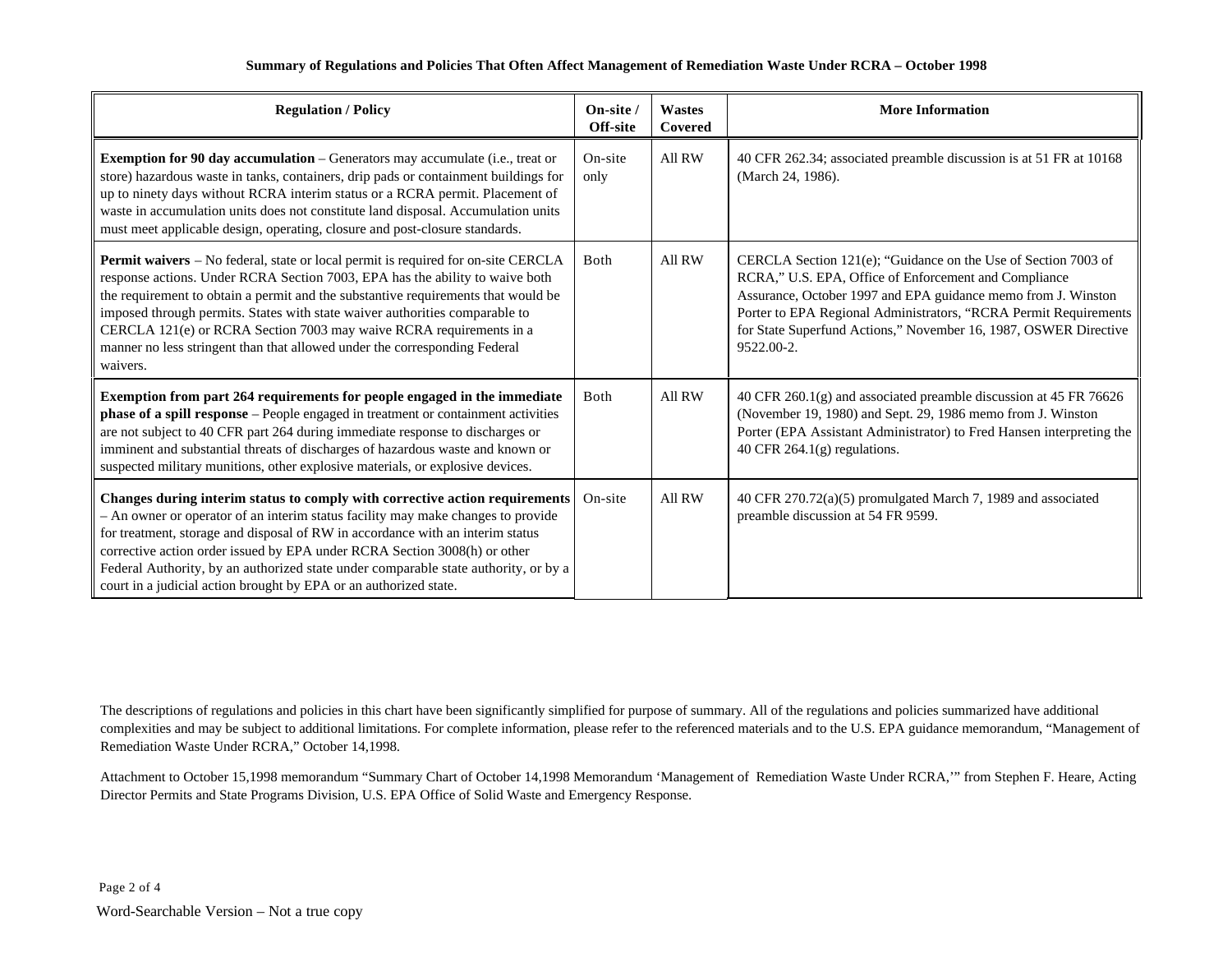## **Summary of Regulations and Policies That Often Affect Management of Remediation Waste Under RCRA–October 1998**

| <b>Regulation / Policy</b>                                                                                                                                                                                                                                                                                                                                                                                                              | On-site /<br>Off-site | Wastes<br>Covered    | <b>More Information</b>                                                                                                                                                                                                                                                                       |
|-----------------------------------------------------------------------------------------------------------------------------------------------------------------------------------------------------------------------------------------------------------------------------------------------------------------------------------------------------------------------------------------------------------------------------------------|-----------------------|----------------------|-----------------------------------------------------------------------------------------------------------------------------------------------------------------------------------------------------------------------------------------------------------------------------------------------|
| <b>Emergency permits – If there is an imminent and substantial endangerment to</b><br>human health or the environment, EPA, or an authorized state, may issue a<br>temporary emergency permit for treatment, storage or disposal of hazardous waste.<br>Emergency permits may allow treatment, storage or disposal of hazardous waste at<br>a non-permitted facility or at a permitted facility for waste not covered by the<br>permit. | Both                  | All RW               | 40 CFR 270.61, originally promulgated as 40 CFR 122.27 on May 19,<br>1987 (45 FR 33326) and November 3, 1992 letter to Mark Hansen,<br>Environmental Products and Services Inc., from Sylvia Lowrance,<br>Director Office of Solid Waste (available in the RCRA Permit Policy<br>Compendium). |
| Temporary authorizations at permitted facilities - EPA, or an authorized state.<br>may temporarily authorize a permittee for an activity that would be the subject of a<br>class two or three permit modification in order to, among other things, facilitate<br>timely implementation of closure or corrective action.                                                                                                                 | Both                  | All RW               | 40 CFR 270.42, promulgated on September 28, 1988, and associated<br>preamble at 53 FR 37919.                                                                                                                                                                                                  |
| Contained-in policy - Contaminated environmental media that does not exhibit a<br>characteristic of hazardous waste and, if contaminated by listed waste, has<br>concentrations of hazardous constituents that are below health-based levels does<br>not need to be managed as hazardous waste.                                                                                                                                         | Both                  | Media<br>only        | Nov. 13, 1986 memo, "RCRA Regulatory Status of Contaminated<br>Groundwater" and 53 FR 31138, 31142, 31148 (Aug. 17, 1988); 57 FR<br>21450, 21453 (May 20, 1992); 61 FR 18795 (April 29, 1996); September<br>15, 1996 letter to Monsanto Company; and 63 FR 28617 (May 26, 1998).              |
| RCRA Section 3020(b) exemption for reinjection of contaminated ground<br>water - Injection of contaminated ground water back into the aquifer from which<br>it was withdrawn is allowed if certain requirements are met.                                                                                                                                                                                                                | Both                  | Ground<br>water only | RCRA Section 3020(b). See also, OSWER Directive 9234.1-06,<br>"Applicable of Land Disposal Restrictions to RCRA and CERLA Ground<br>Water Treatment Reinjection Superfund Management Review:<br>Recommendation No. 26," November 27, 1989.                                                    |
| LDR treatment standards for contaminated soil - Soil specific treatment<br>standards of 90% reduction in concentrations of hazardous constituents or ten<br>times the universal treatment standard, whichever is less stringent. Treatment<br>required for all underlying hazardous constituents reasonably expected to be<br>present when such constituents are found at initial concentrations greater than 10<br>X UTS.              | Both                  | Soil only            | 40 CFR 268.49, promulgated May 26, 1998 and associated preamble<br>discussion at 63 FR 28602-28622.                                                                                                                                                                                           |

The descriptions of regulations and policies in this chart have been significantly simplified for purpose of summary. All of the regulations and policies summarized have additional complexities and may be subject to additional limitations. For complete information, please refer to the referenced materials and to the U.S. EPA guidance memorandum, "Management of Remediation Waste Under RCRA," October 14, 1998.

Attachment to October 15, 1998 memorandum "Summary Chart of October 14, 1998 Memorandum 'Management of Remediation Waste Under RCRA,'" from Stephen F. Heare, Acting Director Permits and State Programs division, U.S. EPA Office of Solid Waste and Emergency Response.